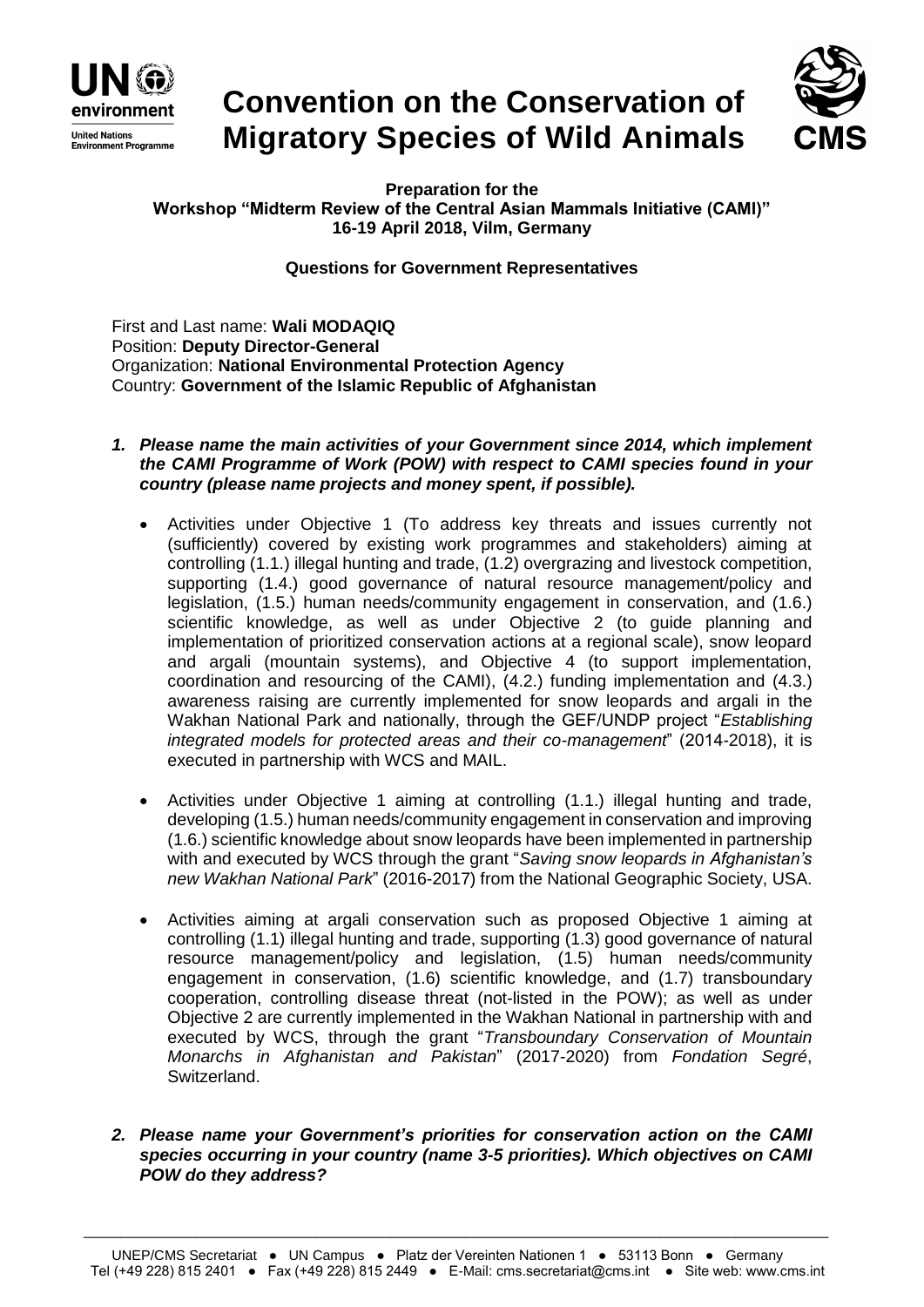#### *Snow leopard and argali*

The priorities for conservation action for these two species fall under Objective 1, Issue 1.1. Illegal hunting and trade; 1.5. Human needs/community engagement in conservation; 1.6. Scientific knowledge, Objective 2, Issue 2.1. Snow leopard and argali, and Objective 4, Issue 4.2 Funding implementation. It is critical for the survival of these two species in Afghanistan to strengthen the capacity and effectiveness of enforcement personnel to counteract illegal hunting and trade at local and national levels, to engage armed authorities in better cooperation and deter them from any attempt to hunt or trade; promote best practice methods to achieve these objectives, and secure the necessary resources to achieve sustainability of protection system in place. It is also very important to engage local communities in all aspect of conservation actions, improve the functionality and effectiveness of existing community institutions, promote local development and sustainable livelihoods compatible with conservation, and support science-based conservation actions. Under Objective 2 we should continue on-going the conservation efforts aligned with those specified in the GSLEP/NSLEPS and Argali Single-Species Action Plan and improve our collaboration with China, Pakistan and Tajikistan. Finally we will continue promote co-funding, use national environmental funds to the benefit of CAMI species and explore new funding options.

## *Goitered gazelle, Chinkara, Bukhara deer*

Considering the current difficulties to access the distribution range of these species in Afghanistan, the key priority falls under Objective 1, Issue 1.6. Scientific knowledge*.* The priority is to understand better the status of these species, develop simple indicators of presence to evaluate their distribution range, conduct threat and gap analysis whenever possible and then initiate conservation management plans.

*3. Are you aware of any emergencies or urgent threats currently affecting CAMI species in your country or which are very likely to affect the CAMI species in your country in the near future (extreme weather conditions, disease outbreaks, infrastructure plans, ongoing construction, mining, changes in legislation etc.)?* 

Because of the insecurity conditions and the difficulties in accessing parts of the distribution range of a number of CAMI species it is very difficult to assess the level of threats and their urgency. However, it is speculated that because of lack of law enforcement and some level of food insecurity in these areas hunting may be an ongoing very significant threat for these species. The Wakhan National Park which hosts the only population of argali and probably the largest population of snow leopards in Afghanistan faces a number of new threats which need to be monitored:

- *Disease:* In the context of the emergence of the livestock-born 'Peste des Petits Ruminants' in Central Asia, this disease is threatening the fragile populations of wild ungulates in Wakhan including the argali. As part of a national control plan the government has initiated a large-scale prevention campaign that resulted in the vaccination of more than half of the sheep and goat population in Wakhan in 2017. Seconded by ngo partners working more specifically at the livestock-wildlife interface in the area, ca. 8,000 sheep and goat have also been vaccinated in areas of highest transmission risk to wildlife. Additional vaccination efforts in these risk areas are urgently needed.
- *Increase in security aparatus in Wakhan National Park:* As part of a legitimate effort to secure the international borders, Afghanistan and China are collaborating in expanding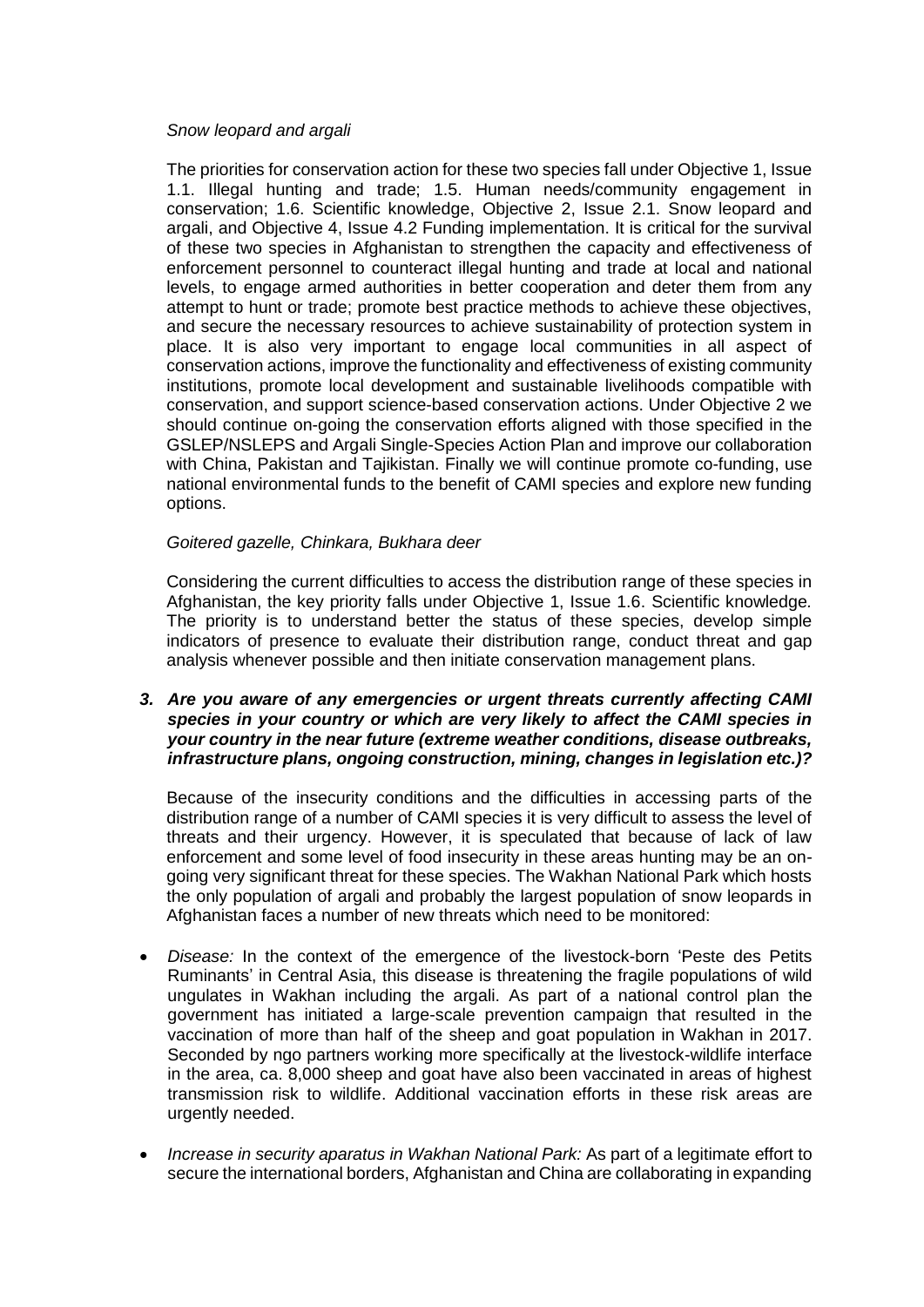the presence of border security forces in the Little Pamir of Wakhan National Park. A priority is to expand the presence of wildlife guards in this part of the park and to implement awareness campaigns within local and provincial military forces on the protected status of a number of wildlife species in the area and particularly the snow leopard, argali, ibex and bear.

### *4. Please identify 3 major challenges that make implementation of CMS and CAMI difficult in your country.*

- *Competing priorities:* Afghanistan is emerging from decades of conflict that have had a profound impact on the society, economy and governmental institutions, which all require urgent attention. In such circumstances, it is difficult for the government of Afghanistan to allocate the necessary resources to build the required internal systems and intergovernmental synergies to implement the CMS and POW of CAMI fully, even though environmental protection is of key concern to the government and to the people of Afghanistan.
- **Professional capacity**: For the reasons mentioned above, the professional capacity of many staff of the main stakeholders involved in the POW of CAMI remains relatively low, although it is improving steadily. Without good professional capacity the level of achievement of many POW activities will remain sub-optimal and will lack sustainability. The first post-conflict PhD in conservation biology is expected to come into action in the country in 2020.
- **Chronic insecurity**: Unfortunately, in many areas where CAMI species are found it is still very difficult to even carry out basic surveys and impossible to implement comprehensive mention conservation activities. This is particularly relevant since 2008-2009 for the goitered gazelle (*Gazella subgutturosa*), the Chinkara (*Gazella bennettii*) and the Asiatic cheetah (*Acinonyx jubatus venaticus*) in the west and southwest of the country, and since 2014-2015 for the Bukhara deer (*Cervus elaphus yarkandensis*) in northern provinces of Takhar and Kunduz, along the middle course of the Amu Darya River. Without a secure access to these areas very limited conservation work can be done for these species in Afghanistan.

### *5. If possible, provide recommendation(s) for CMS (or other relevant stakeholders) to promote implementation of CAMI and thus conservation of the respective species in your country.*

Based on the POW document:

Activity 1.4.6. Create a 'best practice' policy guide for issues that affect migratory and transboundary species in CAMI countries (*and support its translation in Dari and Pashto for Afghanistan).*

Activity 1.7.5. Strengthen transboundary communication, specifically: a) conduct a communication gap analysis, b) identify the best ways to communicate in order to promote action, and c) identify and increase understanding of the nuances in terms of culture, language and political settings in the different countries in order to communicate correctly. *In the case of Afghanistan this would be relevant for communication on CAMI species with Tajikistan, Pakistan and Iran. Ideally including also China, although the country is not Party to CMS*.

. 3.1.1. Identify and establish mechanisms for data and knowledge storage and sharing within the CAMI. *Has such central repository system been developed recently by CMS?*